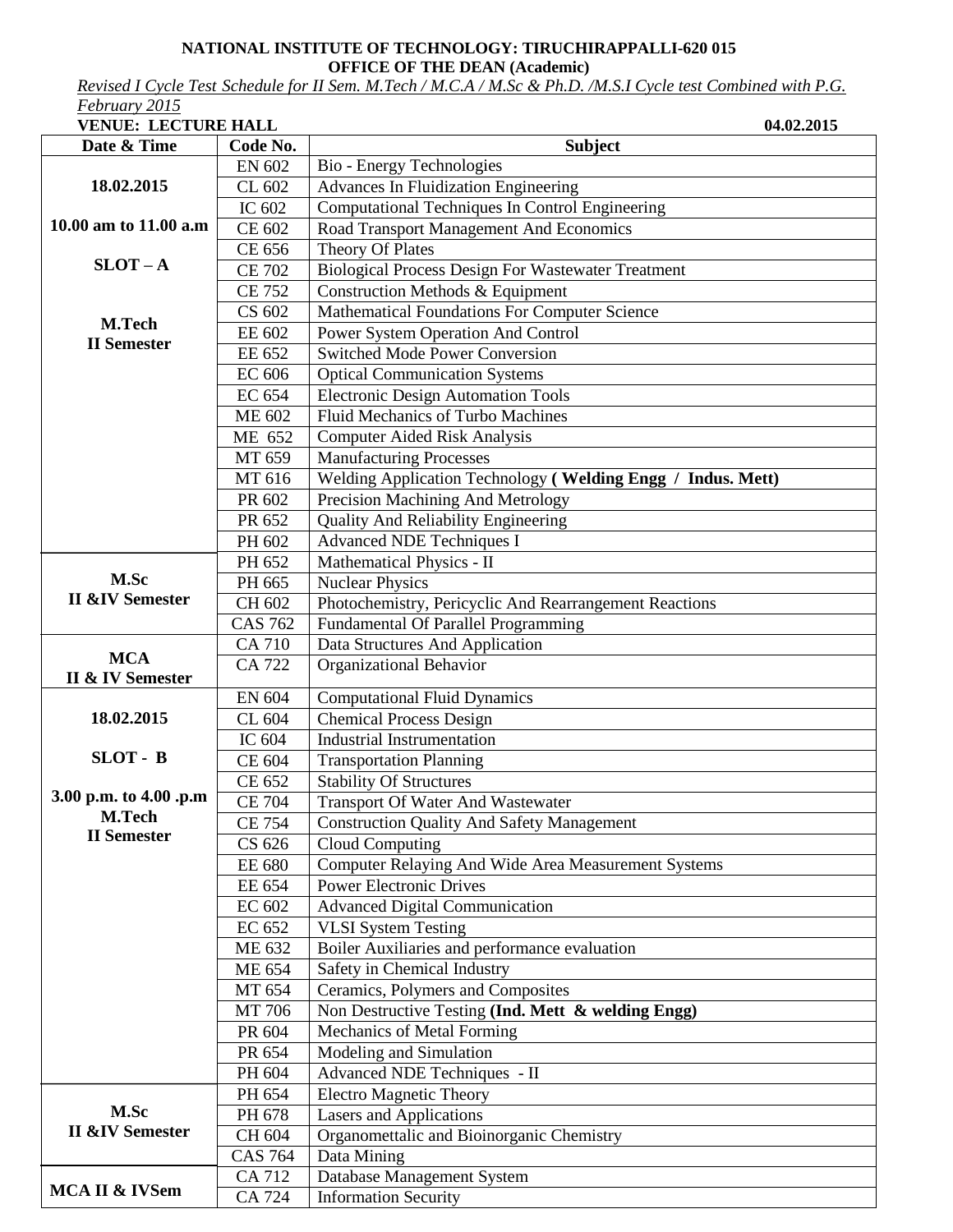| Date & Time                               | Code No.       | <b>Subject</b>                                                   |
|-------------------------------------------|----------------|------------------------------------------------------------------|
|                                           | <b>EN 606</b>  | Wind Energy and Hydro Power System                               |
| 19.02.2015                                | CL 606         | <b>Advanced Transport Phenomena</b>                              |
|                                           | IC 662         | Logic and Distributed Control System                             |
| 10.00 am to 11.00 a.m                     | CE 606         | Computational Techniques in Transportation Engineering           |
|                                           | CE 654         | <b>Finite Element Methods</b>                                    |
|                                           | <b>CE 706</b>  | Air Quality Management                                           |
|                                           | <b>CE 756</b>  | Organizational Behavior                                          |
| SLOT - C                                  | CS 652         | <b>Network Security</b>                                          |
|                                           | EE 682         | Power System Restructuring and Pricing                           |
|                                           | EE 656         | Microcontroller Applications in Power Electronics                |
|                                           | EC 604         | Broadband wireless technologies                                  |
| M.Tech                                    | EC 656         | Designing with ASICs                                             |
| <b>II</b> Semester                        | ME 604         | Heat Transfer Equipment Design                                   |
|                                           | <b>ME 656</b>  | Fire Engineering and Explosion Control                           |
|                                           | MT 656         | Nanomaterials and Technology                                     |
|                                           | <b>MT 704</b>  | <b>Metal Forming Technology</b>                                  |
|                                           | MT 606         | Welding processes - II                                           |
|                                           | PR 606         | <b>Flexible Manufacturing System</b>                             |
|                                           | PR 656         | <b>Supply Chain Management</b>                                   |
|                                           | PH 656         | <b>Statistical Mechanics</b>                                     |
| M.Sc                                      | PH 684         | Nano Science and tech                                            |
| <b>II &amp;IV Semester</b>                | CH 606         | Thermodynamics Electro Chemistry, and Kinetics                   |
|                                           | <b>CAS 766</b> | <b>Computer Network</b>                                          |
|                                           | <b>CA 714</b>  | Operating System                                                 |
| <b>MCA</b>                                | CA 726         | <b>Distributed Technology</b>                                    |
| <b>II &amp; IV Semester</b><br>19.02.2015 | EN 612         |                                                                  |
| 3.00 p.m. to 4.00.p.m                     | CL 623         | Batteries and fuels cells<br><b>Computational fluid Dynamics</b> |
|                                           | IC 668         | System identification and Adaptive Control                       |
| $Slot - D$                                | <b>CE 713</b>  | Environmental Impact Assessment (TEM / Envi. Engg)               |
|                                           | <b>CE 680</b>  | Soil Structure Interaction                                       |
| M.Tech                                    | MB 733         | Supply chain Management                                          |
| <b>II</b> Semester                        | CS 606         | Advance Database Management System                               |
|                                           | EE 606         | Flexible AC Transmission System (P.S / P.E)                      |
|                                           | EC 612         | Architecture of DSPs (Comm.Sys /VLSI)                            |
|                                           | <b>ME 641</b>  | Design and Optimization of Thermal Energy System                 |
|                                           | ME 673         | Human factors Engineering                                        |
|                                           | MT 602         | <b>Welding Metallurgy</b>                                        |
|                                           | MT 702         | <b>Special Casting Processes</b>                                 |
|                                           | PR 608         | Modeling of Manufacturing Processes                              |
|                                           | PR 658         | Project Management                                               |
| M.Sc                                      | PH 612         | Fabrication Technology                                           |
| <b>II</b> Semester                        | PH 658         | Instrumentation                                                  |
|                                           | CH 608         | Molecular Spectroscopy                                           |
|                                           | <b>CAS 768</b> | Computer Graphics Multimedia                                     |
| <b>MCA</b>                                | CA 716         | <b>Object Oriented Programming</b>                               |
| II & IV Semester                          | <b>CA 728</b>  | Object Oriented Analysis and Design                              |
|                                           |                |                                                                  |
|                                           |                |                                                                  |
|                                           |                |                                                                  |
|                                           |                |                                                                  |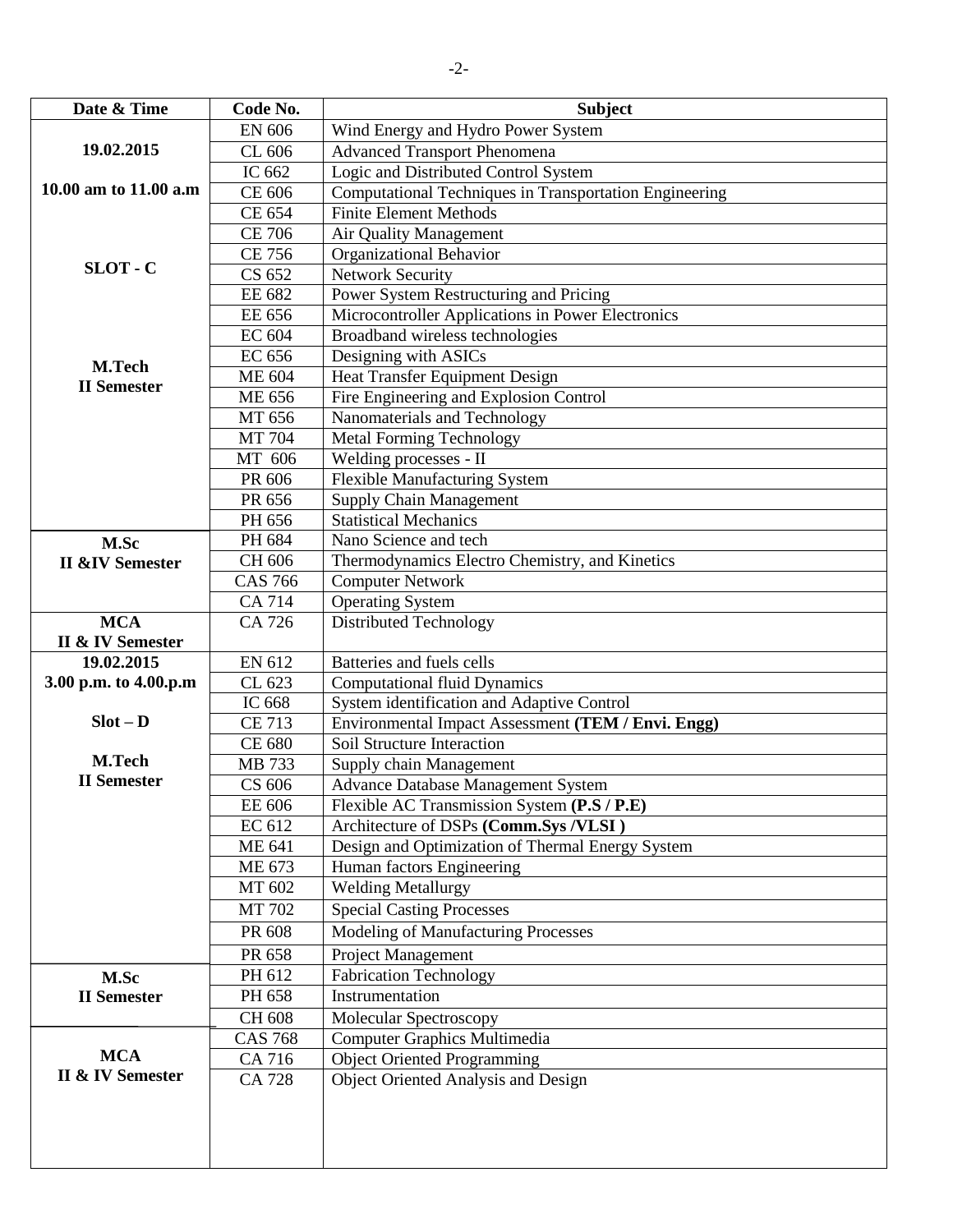| Date & Time                  | Code No.           | <b>Subject</b>                                                    |
|------------------------------|--------------------|-------------------------------------------------------------------|
|                              | EN 616 &           | Direct energy conversion (or) Renewable Power Generations Sources |
| 20.02.2015                   | <b>EN 624</b>      |                                                                   |
|                              | HM 712             | Human Resource Management                                         |
| 10.00 am to 11.00 a.m        | IC 673             | Real time and Embedded Systems                                    |
|                              | CE 611             | <b>Geospatial Techniques</b>                                      |
| $Slot - E$                   | CE 670             | Advanced Steel and Concrete Composite Structures                  |
|                              | <b>CE 715</b>      | <b>Containment Transport Modeling</b>                             |
| M.Tech<br><b>II</b> Semester | CE 679             | Forensic Engineering and Rehabilitation of Structures             |
|                              | CS 604             | Service Oriented Architecture and web Security                    |
|                              | EE 604             | High Voltage DC Transmission (P.S / P.E / Cons. Tech. Mgmt)       |
|                              | EC 634             | <b>Electromagnetic Metamaterials</b>                              |
|                              | <b>EC 666</b>      | <b>Low Power VLSI Circuits</b>                                    |
|                              | ME 635             | Analysis of Thermal Power Cycles                                  |
|                              | ME 674             | <b>Electrical Safety</b>                                          |
|                              | MT 623             | Ceramic Science & Technology                                      |
|                              | PR 613             | Manufacturing of Non - Metallic Products                          |
|                              | PR 671             | Financial Management                                              |
|                              | PH 614             | Fracture Mechanics and failures of Materials                      |
|                              | PH618              | Electrical, Magnetic and Optoelectronic Materials                 |
| M.Sc<br><b>II</b> Semester   | CH 616             | Computational methods in chemistry                                |
|                              | CAS <sub>7A1</sub> | <b>Big Data Analysis</b>                                          |
|                              | <b>CA 718</b>      | <b>Resource Management Techniques</b>                             |
| <b>MCA</b>                   | <b>CA7A3</b>       | <b>Visual Programming</b>                                         |
| <b>II &amp; IV Semester</b>  | <b>EN 620</b>      | Optimum Utilization of Heat and Power                             |
| 20.02.2015                   | CL 612             | Nano Technology                                                   |
|                              | IC 606             | <b>Extramural Lecture series</b>                                  |
| $Slot - F$                   | CE 616             | <b>Traffic flow Theory</b>                                        |
| 3.00 p.m to 4.00 p.m         | CE 679             | Forensic Engineering and Rehabilitation of Structures             |
|                              | <b>CE 716</b>      | <b>Environmental System Analysis</b>                              |
|                              | <b>CE 776</b>      | Functional Efficiency of Buildings                                |
| M.Tech                       | ME 672             | Welding safety in Construction Environment                        |
| <b>II</b> Semester           | CS 624             | Data warehousing and Data mining                                  |
|                              | EE 635             | Electric Systems in wind Energy                                   |
|                              | EE 676             | PWM Converters and its applications                               |
|                              | EC 662             | Design of Cognitive Radio (Comm. Sys / VLSI)                      |
|                              | <b>ME 606</b>      | <b>Computational Fluid Dynamics</b>                               |
|                              | ME 671             | <b>Environmental Pollution Control</b>                            |
|                              | MT 615             | Selection of Materials (Mat. Sci. Engg & Welding Engg)            |
|                              | MT 662             | High Temperature Materials (Mat. Sci.Engg & Indus. Mett)          |
|                              | PR 620             | Lasers in Manufacturing                                           |
|                              | PR 668             | <b>Advanced Optimization Techniques</b>                           |
|                              |                    |                                                                   |
|                              | PH 616             | Probability, Statistics, Quality and Reliability                  |